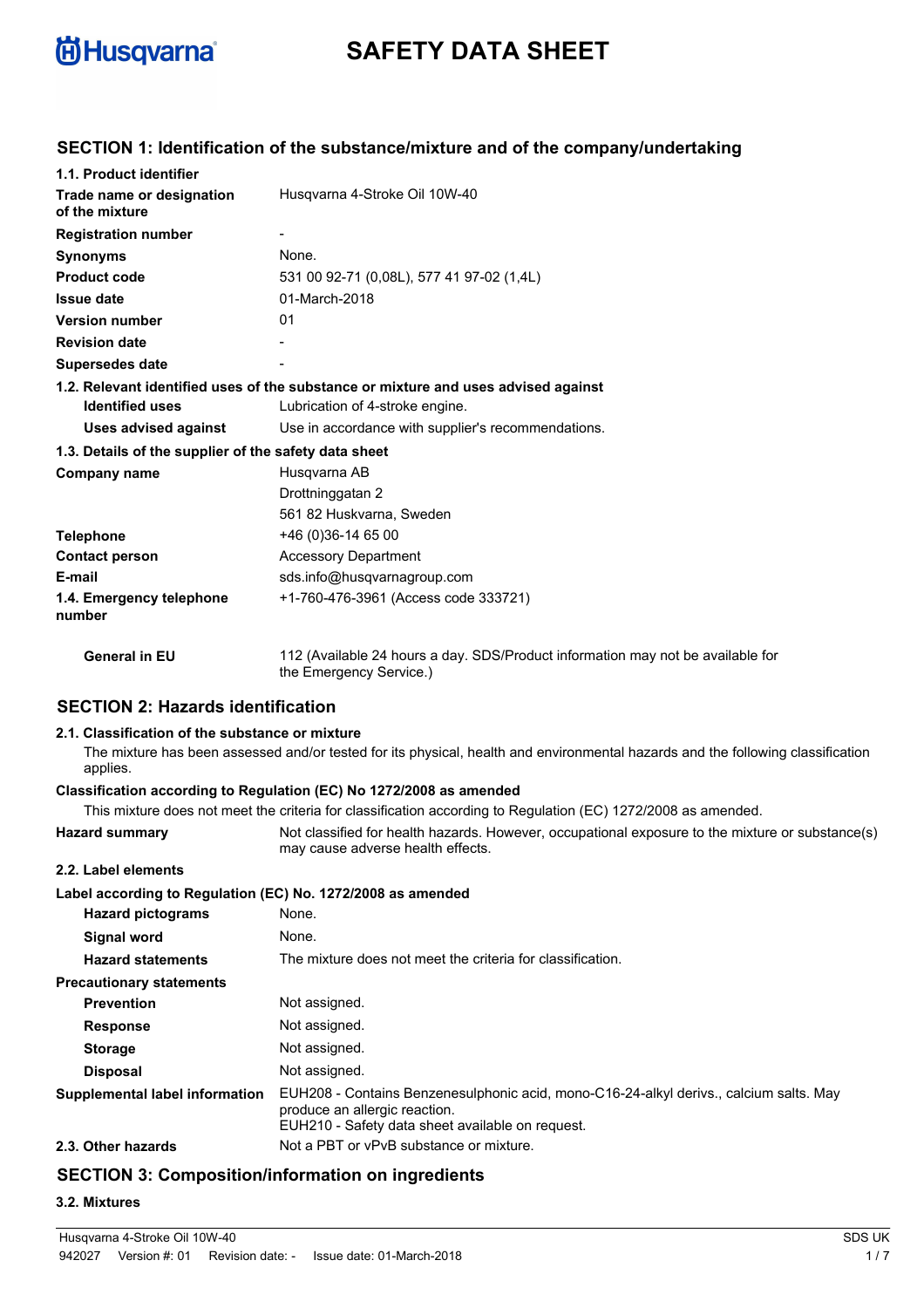| <b>General information</b>                                                                                                                                                                                      |                                                                          |                                                                        |                                             |  |                                                                                                 |              |              |
|-----------------------------------------------------------------------------------------------------------------------------------------------------------------------------------------------------------------|--------------------------------------------------------------------------|------------------------------------------------------------------------|---------------------------------------------|--|-------------------------------------------------------------------------------------------------|--------------|--------------|
| <b>Chemical name</b>                                                                                                                                                                                            |                                                                          | %                                                                      |                                             |  | CAS-No. / EC No. REACH Registration No.                                                         | Index No.    | <b>Notes</b> |
| Distillates (petroleum),<br>solvent-dewaxed heavy paraffinic                                                                                                                                                    |                                                                          | $80 - 90$                                                              | 64742-65-0<br>265-169-7                     |  | 01-2119471299-27                                                                                | 649-474-00-6 |              |
| <b>Classification:</b>                                                                                                                                                                                          |                                                                          |                                                                        |                                             |  |                                                                                                 |              | L            |
| Phosphorodithioic acid,<br>O,O-di-C1-14-alkyl esters, zinc salts                                                                                                                                                |                                                                          | $1 - 3$                                                                | 68649-42-3<br>272-028-3                     |  | 01-2120742271-64                                                                                |              |              |
| <b>Classification:</b>                                                                                                                                                                                          | Skin Irrit. 2;H315, Eye Irrit. 2;H319                                    |                                                                        |                                             |  |                                                                                                 |              |              |
| Benzenesulphonic acid,<br>mono-C16-24-alkyl derivs., calcium<br>salts                                                                                                                                           |                                                                          | $0.1 - 0.3$                                                            | 70024-69-0<br>274-263-7                     |  | 01-2119492616-28                                                                                |              |              |
| <b>Classification:</b>                                                                                                                                                                                          | Skin Sens. 1B;H317                                                       |                                                                        |                                             |  |                                                                                                 |              |              |
| List of abbreviations and symbols that may be used above<br>All concentrations are in percent by weight unless ingredient is a gas. Gas concentrations are in percent by volume.<br><b>Composition comments</b> | displayed in section 16.                                                 |                                                                        |                                             |  | IP346 method DMSO extract for base oil substances: <3.0%. The full text for all H-statements is |              |              |
| <b>SECTION 4: First aid measures</b>                                                                                                                                                                            |                                                                          |                                                                        |                                             |  |                                                                                                 |              |              |
| <b>General information</b>                                                                                                                                                                                      | protect themselves.                                                      |                                                                        |                                             |  | Ensure that medical personnel are aware of the material(s) involved, and take precautions to    |              |              |
| 4.1. Description of first aid measures                                                                                                                                                                          |                                                                          |                                                                        |                                             |  |                                                                                                 |              |              |
| <b>Inhalation</b>                                                                                                                                                                                               |                                                                          |                                                                        |                                             |  | Move to fresh air. Call a physician if symptoms develop or persist.                             |              |              |
| <b>Skin contact</b>                                                                                                                                                                                             |                                                                          |                                                                        |                                             |  | Wash off with soap and water. Get medical attention if irritation develops and persists.        |              |              |
| Eye contact                                                                                                                                                                                                     |                                                                          |                                                                        |                                             |  | Rinse with water. Get medical attention if irritation develops and persists.                    |              |              |
| Ingestion                                                                                                                                                                                                       |                                                                          | Rinse mouth. Get medical attention if symptoms occur.                  |                                             |  |                                                                                                 |              |              |
| 4.2. Most important symptoms<br>and effects, both acute and<br>delayed                                                                                                                                          |                                                                          | Exposure may cause temporary irritation, redness, or discomfort.       |                                             |  |                                                                                                 |              |              |
| 4.3. Indication of any<br>immediate medical attention<br>and special treatment needed                                                                                                                           |                                                                          | Treat symptomatically.                                                 |                                             |  |                                                                                                 |              |              |
| <b>SECTION 5: Firefighting measures</b>                                                                                                                                                                         |                                                                          |                                                                        |                                             |  |                                                                                                 |              |              |
| <b>General fire hazards</b>                                                                                                                                                                                     |                                                                          |                                                                        | No unusual fire or explosion hazards noted. |  |                                                                                                 |              |              |
| 5.1. Extinguishing media<br>Suitable extinguishing<br>media                                                                                                                                                     |                                                                          | Water fog. Foam. Dry chemical powder. Carbon dioxide (CO2).            |                                             |  |                                                                                                 |              |              |
| Unsuitable extinguishing<br>media                                                                                                                                                                               |                                                                          | Do not use water jet as an extinguisher, as this will spread the fire. |                                             |  |                                                                                                 |              |              |
| 5.2. Special hazards arising<br>from the substance or mixture                                                                                                                                                   |                                                                          |                                                                        |                                             |  | During fire, gases hazardous to health may be formed.                                           |              |              |
| 5.3. Advice for firefighters<br><b>Special protective</b>                                                                                                                                                       |                                                                          |                                                                        |                                             |  | Self-contained breathing apparatus and full protective clothing must be worn in case of fire.   |              |              |
| equipment for firefighters                                                                                                                                                                                      |                                                                          |                                                                        |                                             |  |                                                                                                 |              |              |
| <b>Special fire fighting</b><br>procedures                                                                                                                                                                      |                                                                          |                                                                        |                                             |  | Move containers from fire area if you can do so without risk.                                   |              |              |
| <b>Specific methods</b>                                                                                                                                                                                         |                                                                          |                                                                        |                                             |  | Use standard firefighting procedures and consider the hazards of other involved materials.      |              |              |
| <b>SECTION 6: Accidental release measures</b>                                                                                                                                                                   |                                                                          |                                                                        |                                             |  |                                                                                                 |              |              |
|                                                                                                                                                                                                                 | 6.1. Personal precautions, protective equipment and emergency procedures |                                                                        |                                             |  |                                                                                                 |              |              |
| For non-emergency<br>nersonnel                                                                                                                                                                                  |                                                                          |                                                                        | Keep unnecessary personnel away.            |  |                                                                                                 |              |              |

| <u>DEI SUITIEL</u>       |                                                                                                  |
|--------------------------|--------------------------------------------------------------------------------------------------|
| For emergency responders | Keep unnecessary personnel away. Use personal protection recommended in Section 8 of the<br>SDS. |
|                          | 6.2. Environmental precautions Avoid discharge into drains, water courses or onto the ground.    |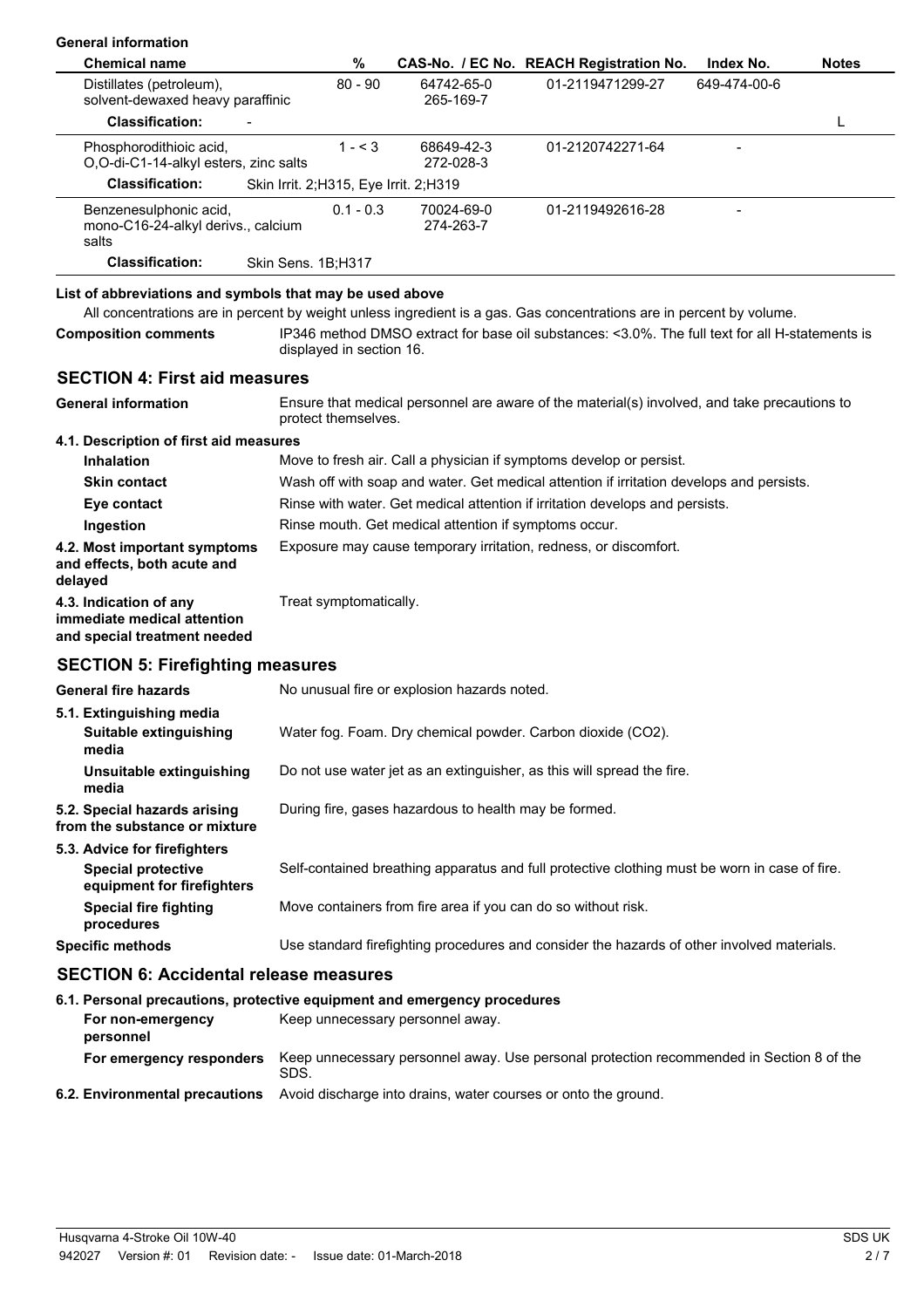| 6.3. Methods and material for                                                                                               | The product is immiscible with water and will spread on the water surface.                                                                                                                                                                        |                                                                                               |                                                                                                                                                                                               |                                                                                                                                                                                                       |  |  |
|-----------------------------------------------------------------------------------------------------------------------------|---------------------------------------------------------------------------------------------------------------------------------------------------------------------------------------------------------------------------------------------------|-----------------------------------------------------------------------------------------------|-----------------------------------------------------------------------------------------------------------------------------------------------------------------------------------------------|-------------------------------------------------------------------------------------------------------------------------------------------------------------------------------------------------------|--|--|
| containment and cleaning up                                                                                                 | Large Spills: Stop the flow of material, if this is without risk. Dike the spilled material, where this is<br>possible. Absorb in vermiculite, dry sand or earth and place into containers. Following product<br>recovery, flush area with water. |                                                                                               |                                                                                                                                                                                               |                                                                                                                                                                                                       |  |  |
|                                                                                                                             | Small Spills: Wipe up with absorbent material (e.g. cloth, fleece). Clean surface thoroughly to<br>remove residual contamination.                                                                                                                 |                                                                                               |                                                                                                                                                                                               |                                                                                                                                                                                                       |  |  |
|                                                                                                                             |                                                                                                                                                                                                                                                   |                                                                                               |                                                                                                                                                                                               | Never return spills to original containers for re-use. For waste disposal, see section 13 of the SDS.                                                                                                 |  |  |
| 6.4. Reference to other<br>sections                                                                                         | For personal protection, see section 8 of the SDS. For waste disposal, see section 13 of the SDS.                                                                                                                                                 |                                                                                               |                                                                                                                                                                                               |                                                                                                                                                                                                       |  |  |
| <b>SECTION 7: Handling and storage</b>                                                                                      |                                                                                                                                                                                                                                                   |                                                                                               |                                                                                                                                                                                               |                                                                                                                                                                                                       |  |  |
| 7.1. Precautions for safe<br>handling                                                                                       |                                                                                                                                                                                                                                                   |                                                                                               | of ignition. Avoid prolonged exposure. Observe good industrial hygiene practices.                                                                                                             | Do not cut, weld, solder, drill, grind, or expose containers to heat, flame, sparks, or other sources                                                                                                 |  |  |
| 7.2. Conditions for safe<br>storage, including any<br>incompatibilities                                                     | the SDS).                                                                                                                                                                                                                                         |                                                                                               |                                                                                                                                                                                               | Store in original tightly closed container. Store away from incompatible materials (see section 10 of                                                                                                 |  |  |
| 7.3. Specific end use(s)                                                                                                    | Lubrication of 4-stroke engine.                                                                                                                                                                                                                   |                                                                                               |                                                                                                                                                                                               |                                                                                                                                                                                                       |  |  |
| <b>SECTION 8: Exposure controls/personal protection</b>                                                                     |                                                                                                                                                                                                                                                   |                                                                                               |                                                                                                                                                                                               |                                                                                                                                                                                                       |  |  |
| 8.1. Control parameters                                                                                                     |                                                                                                                                                                                                                                                   |                                                                                               |                                                                                                                                                                                               |                                                                                                                                                                                                       |  |  |
| <b>Occupational exposure limits</b>                                                                                         |                                                                                                                                                                                                                                                   | No exposure limits noted for ingredient(s).                                                   |                                                                                                                                                                                               |                                                                                                                                                                                                       |  |  |
| <b>Biological limit values</b>                                                                                              |                                                                                                                                                                                                                                                   | No biological exposure limits noted for the ingredient(s).                                    |                                                                                                                                                                                               |                                                                                                                                                                                                       |  |  |
| <b>Recommended monitoring</b><br>procedures                                                                                 |                                                                                                                                                                                                                                                   | Follow standard monitoring procedures.                                                        |                                                                                                                                                                                               |                                                                                                                                                                                                       |  |  |
| Derived no effect levels (DNELs)                                                                                            |                                                                                                                                                                                                                                                   |                                                                                               |                                                                                                                                                                                               |                                                                                                                                                                                                       |  |  |
| <b>General Population</b>                                                                                                   |                                                                                                                                                                                                                                                   |                                                                                               |                                                                                                                                                                                               |                                                                                                                                                                                                       |  |  |
| <b>Components</b>                                                                                                           |                                                                                                                                                                                                                                                   | <b>Value</b>                                                                                  | <b>Assessment factor</b>                                                                                                                                                                      | <b>Notes</b>                                                                                                                                                                                          |  |  |
| Benzenesulphonic acid, mono-C16-24-alkyl derivs., calcium salts (CAS 70024-69-0)                                            |                                                                                                                                                                                                                                                   |                                                                                               |                                                                                                                                                                                               |                                                                                                                                                                                                       |  |  |
| Long-term, Local, Dermal<br>Long-term, Systemic, Dermal<br>Long-term, Systemic, Inhalation<br>Long-term, Systemic, Oral     | $0.513$ mg/cm2<br>1.667 mg/kg bw/day<br>$2.9 \text{ mg/m}$<br>0.833 mg/kg bw/day                                                                                                                                                                  |                                                                                               |                                                                                                                                                                                               |                                                                                                                                                                                                       |  |  |
| <u>Workers</u>                                                                                                              |                                                                                                                                                                                                                                                   |                                                                                               |                                                                                                                                                                                               |                                                                                                                                                                                                       |  |  |
| <b>Components</b>                                                                                                           |                                                                                                                                                                                                                                                   | <b>Value</b>                                                                                  | <b>Assessment factor</b>                                                                                                                                                                      | <b>Notes</b>                                                                                                                                                                                          |  |  |
| Benzenesulphonic acid, mono-C16-24-alkyl derivs., calcium salts (CAS 70024-69-0)                                            |                                                                                                                                                                                                                                                   |                                                                                               |                                                                                                                                                                                               |                                                                                                                                                                                                       |  |  |
| Long-term, Local, Dermal<br>Long-term, Systemic, Dermal<br>Long-term, Systemic, Inhalation                                  |                                                                                                                                                                                                                                                   | $1.03$ mg/cm2<br>3.33 mg/kg bw/day<br>11.75 mg/m3                                             |                                                                                                                                                                                               |                                                                                                                                                                                                       |  |  |
| Distillates (petroleum), solvent-dewaxed heavy paraffinic (CAS 64742-65-0)                                                  |                                                                                                                                                                                                                                                   |                                                                                               |                                                                                                                                                                                               |                                                                                                                                                                                                       |  |  |
| Long-term, Local, Inhalation                                                                                                |                                                                                                                                                                                                                                                   | 5.6 mg/m3                                                                                     |                                                                                                                                                                                               |                                                                                                                                                                                                       |  |  |
| <b>Predicted no effect concentrations (PNECs)</b>                                                                           |                                                                                                                                                                                                                                                   |                                                                                               |                                                                                                                                                                                               |                                                                                                                                                                                                       |  |  |
| <b>Components</b>                                                                                                           |                                                                                                                                                                                                                                                   | Value                                                                                         | <b>Assessment factor Notes</b>                                                                                                                                                                |                                                                                                                                                                                                       |  |  |
| Benzenesulphonic acid, mono-C16-24-alkyl derivs., calcium salts (CAS 70024-69-0)                                            |                                                                                                                                                                                                                                                   |                                                                                               |                                                                                                                                                                                               |                                                                                                                                                                                                       |  |  |
| Freshwater<br>Marine water<br>Secondary poisoning<br>Sediment (freshwater)<br>Sediment (marine water)<br>Soil<br><b>STP</b> |                                                                                                                                                                                                                                                   | $1$ mg/l<br>$1$ mg/l<br>16667 mg/kg<br>226000 g/kg<br>226000 g/kg<br>271000 g/kg<br>1000 mg/l |                                                                                                                                                                                               |                                                                                                                                                                                                       |  |  |
| Distillates (petroleum), solvent-dewaxed heavy paraffinic (CAS 64742-65-0)                                                  |                                                                                                                                                                                                                                                   |                                                                                               |                                                                                                                                                                                               |                                                                                                                                                                                                       |  |  |
| Secondary poisoning                                                                                                         |                                                                                                                                                                                                                                                   | 9.33 mg/kg                                                                                    |                                                                                                                                                                                               | Oral                                                                                                                                                                                                  |  |  |
| 8.2. Exposure controls                                                                                                      |                                                                                                                                                                                                                                                   |                                                                                               |                                                                                                                                                                                               |                                                                                                                                                                                                       |  |  |
| Appropriate engineering<br>controls                                                                                         |                                                                                                                                                                                                                                                   |                                                                                               | Good general ventilation (typically 10 air changes per hour) should be used. Ventilation rates<br>exposure limits have not been established, maintain airborne levels to an acceptable level. | should be matched to conditions. If applicable, use process enclosures, local exhaust ventilation,<br>or other engineering controls to maintain airborne levels below recommended exposure limits. If |  |  |
| Individual protection measures, such as personal protective equipment<br><b>General information</b>                         |                                                                                                                                                                                                                                                   |                                                                                               | Personal protection equipment should be chosen according to the CEN standards and in<br>discussion with the supplier of the personal protective equipment.                                    |                                                                                                                                                                                                       |  |  |
| Husqvarna 4-Stroke Oil 10W-40                                                                                               |                                                                                                                                                                                                                                                   |                                                                                               |                                                                                                                                                                                               | SDS UK                                                                                                                                                                                                |  |  |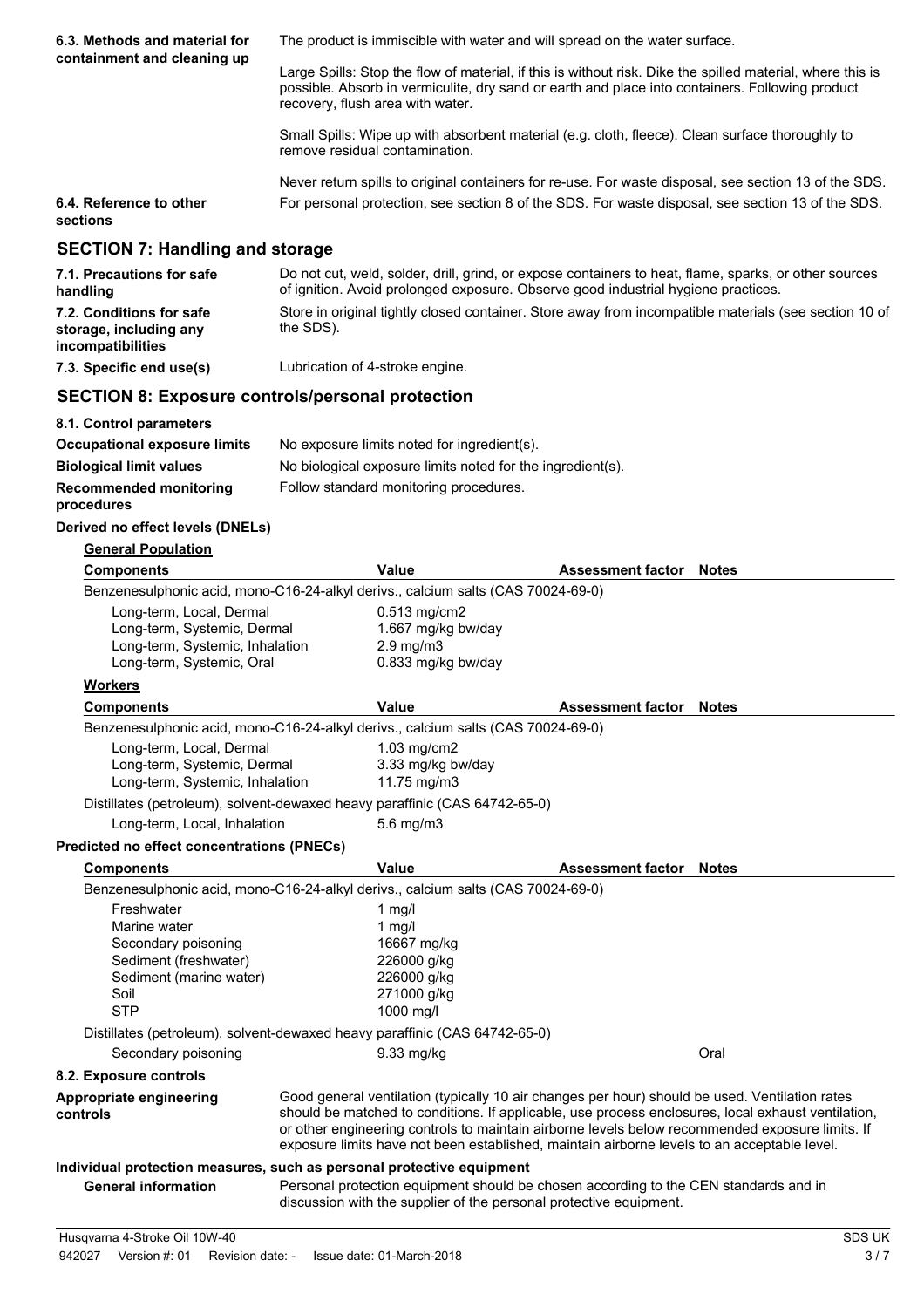| Eye/face protection                                                | Wear safety glasses with side shields (or goggles).                                                                                                                                                                         |  |  |
|--------------------------------------------------------------------|-----------------------------------------------------------------------------------------------------------------------------------------------------------------------------------------------------------------------------|--|--|
| <b>Skin protection</b><br>- Hand protection                        | Wear appropriate chemical resistant gloves.                                                                                                                                                                                 |  |  |
| - Other<br><b>Respiratory protection</b><br><b>Thermal hazards</b> | Wear suitable protective clothing.<br>In case of insufficient ventilation, wear suitable respiratory equipment.<br>Wear appropriate thermal protective clothing, when necessary.                                            |  |  |
| <b>Hygiene measures</b>                                            | Always observe good personal hygiene measures, such as washing after handling the material<br>and before eating, drinking, and/or smoking. Routinely wash work clothing and protective<br>equipment to remove contaminants. |  |  |
| <b>Environmental exposure</b><br>controls                          | Environmental manager must be informed of all major releases.                                                                                                                                                               |  |  |

## **SECTION 9: Physical and chemical properties**

## **9.1. Information on basic physical and chemical properties**

| <b>Appearance</b> |  |
|-------------------|--|
|                   |  |

| <b>Physical state</b>                             | Liquid.                      |
|---------------------------------------------------|------------------------------|
| Form                                              | Liquid.                      |
| Colour                                            | Brown.                       |
| Odour                                             | Not available.               |
| <b>Odour threshold</b>                            | Not available.               |
| рH                                                | Not available.               |
| <b>Melting point/freezing point</b>               | Not available.               |
| Initial boiling point and boiling<br>range        | Not available.               |
| <b>Flash point</b>                                | 220.0 °C (428.0 °F) ASTM D92 |
| <b>Evaporation rate</b>                           | Not available.               |
| Flammability (solid, gas)                         | Not applicable.              |
| Upper/lower flammability or explosive limits      |                              |
| <b>Flammability limit - lower</b><br>(%)          | Not available.               |
| <b>Flammability limit - upper</b><br>$(\% )$      | Not available.               |
| Vapour pressure                                   | Not available.               |
| <b>Vapour density</b>                             | Not available.               |
| <b>Relative density</b>                           | 0.888                        |
| Solubility(ies)                                   | Insoluble in water.          |
| <b>Partition coefficient</b><br>(n-octanol/water) | Not available.               |
| <b>Auto-ignition temperature</b>                  | Not available.               |
| <b>Decomposition temperature</b>                  | Not available.               |
| <b>Viscosity</b>                                  | Not available.               |
| <b>Explosive properties</b>                       | Not explosive.               |
| <b>Oxidising properties</b>                       | Not oxidising.               |
| 9.2. Other information                            |                              |
| <b>Kinematic viscosity</b>                        | 100 mm2/s (40 °C (104 °F))   |
| Pour point                                        | -39 °C (-38.2 °F)            |
| <b>SECTION 10: Stability and reactivity</b>       |                              |

| 10.1. Reactivity                            | The product is stable and non-reactive under normal conditions of use, storage and transport. |
|---------------------------------------------|-----------------------------------------------------------------------------------------------|
| 10.2. Chemical stability                    | Material is stable under normal conditions.                                                   |
| 10.3. Possibility of hazardous<br>reactions | No dangerous reaction known under conditions of normal use.                                   |
| 10.4. Conditions to avoid                   | Contact with incompatible materials.                                                          |
| 10.5. Incompatible materials                | Strong oxidising agents.                                                                      |
| 10.6. Hazardous<br>decomposition products   | No hazardous decomposition products are known.                                                |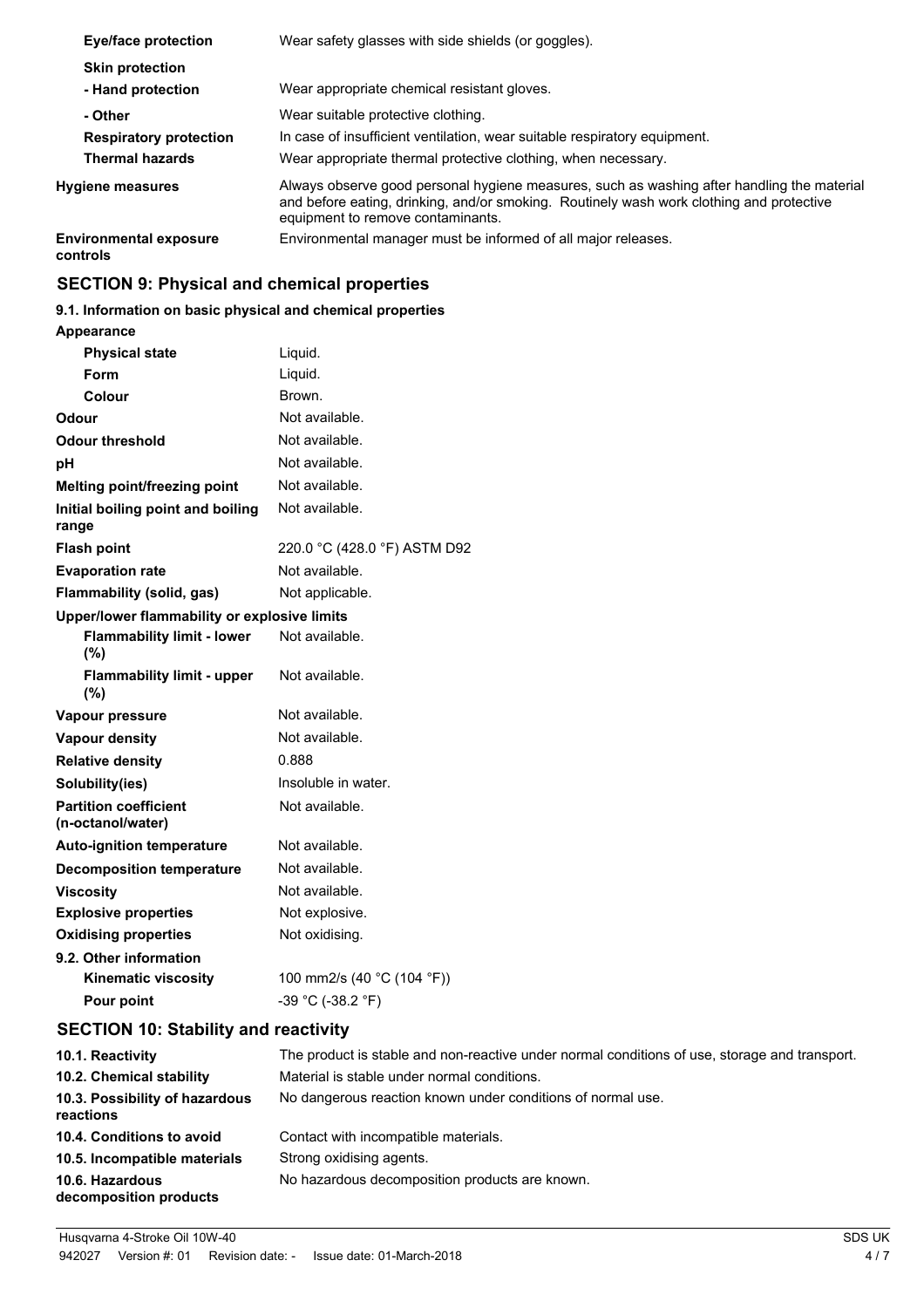## **SECTION 11: Toxicological information**

| <b>General information</b>                            | Occupational exposure to the substance or mixture may cause adverse effects.                                                                                                                             |                            |  |  |
|-------------------------------------------------------|----------------------------------------------------------------------------------------------------------------------------------------------------------------------------------------------------------|----------------------------|--|--|
| Information on likely routes of exposure              |                                                                                                                                                                                                          |                            |  |  |
| <b>Inhalation</b>                                     | Prolonged inhalation may be harmful.                                                                                                                                                                     |                            |  |  |
| <b>Skin contact</b>                                   | Frequent or prolonged contact may defat and dry the skin, leading to discomfort and dermatitis.<br>May cause an allergic skin reaction.                                                                  |                            |  |  |
| Eye contact                                           | Direct contact with eyes may cause temporary irritation.                                                                                                                                                 |                            |  |  |
| Ingestion                                             | May cause discomfort if swallowed. However, ingestion is not likely to be a primary route of<br>occupational exposure.                                                                                   |                            |  |  |
| <b>Symptoms</b>                                       | Exposure may cause temporary irritation, redness, or discomfort.                                                                                                                                         |                            |  |  |
| 11.1. Information on toxicological effects            |                                                                                                                                                                                                          |                            |  |  |
| <b>Acute toxicity</b>                                 |                                                                                                                                                                                                          |                            |  |  |
| <b>Components</b>                                     | <b>Species</b>                                                                                                                                                                                           | <b>Test Results</b>        |  |  |
|                                                       | Benzenesulphonic acid, mono-C16-24-alkyl derivs., calcium salts (CAS 70024-69-0)                                                                                                                         |                            |  |  |
| <b>Acute</b><br>Dermal<br>LD50                        | Rabbit                                                                                                                                                                                                   | > 4000 mg/kg, 24 Hours     |  |  |
| <b>Inhalation</b><br>Aerosol                          |                                                                                                                                                                                                          |                            |  |  |
| <b>LC50</b><br>Oral                                   | Rat                                                                                                                                                                                                      | $> 1.9$ mg/l, 4 Hours      |  |  |
| LD50                                                  | Rat                                                                                                                                                                                                      | > 5000 mg/kg               |  |  |
|                                                       | Distillates (petroleum), solvent-dewaxed heavy paraffinic (CAS 64742-65-0)                                                                                                                               |                            |  |  |
| <b>Acute</b><br><b>Dermal</b><br>LD50                 | Rabbit                                                                                                                                                                                                   | > 5000 mg/kg, 24 Hours     |  |  |
| <b>Inhalation</b>                                     |                                                                                                                                                                                                          |                            |  |  |
| Aerosol                                               |                                                                                                                                                                                                          |                            |  |  |
| <b>LC50</b>                                           | Rat                                                                                                                                                                                                      | $> 5$ mg/l, 4 Hours        |  |  |
| Oral                                                  |                                                                                                                                                                                                          |                            |  |  |
| LD50                                                  | Rat                                                                                                                                                                                                      | > 5000 mg/kg               |  |  |
| Acute                                                 | Phosphorodithioic acid, O,O-di-C1-14-alkyl esters, zinc salts (CAS 68649-42-3)                                                                                                                           |                            |  |  |
| <b>Dermal</b>                                         |                                                                                                                                                                                                          |                            |  |  |
| LD50                                                  | Rabbit                                                                                                                                                                                                   | 6965 mg/kg                 |  |  |
| <b>Inhalation</b>                                     |                                                                                                                                                                                                          |                            |  |  |
| <b>LC50</b>                                           | Rat                                                                                                                                                                                                      | $> 5000$ mg/m <sup>3</sup> |  |  |
| Oral                                                  |                                                                                                                                                                                                          |                            |  |  |
| LD50                                                  | Rat                                                                                                                                                                                                      | 2154 mg/kg                 |  |  |
| <b>Skin corrosion/irritation</b>                      | Due to partial or complete lack of data the classification is not possible.                                                                                                                              |                            |  |  |
| Serious eye damage/eye<br>irritation                  | Due to partial or complete lack of data the classification is not possible.                                                                                                                              |                            |  |  |
| <b>Respiratory sensitisation</b>                      | Due to partial or complete lack of data the classification is not possible.                                                                                                                              |                            |  |  |
| <b>Skin sensitisation</b>                             | Based on available data, the classification criteria are not met. The product contains a small<br>amount of sensitising substance which may provoke an allergic reaction among sensitive<br>individuals. |                            |  |  |
| Germ cell mutagenicity                                | Due to partial or complete lack of data the classification is not possible.                                                                                                                              |                            |  |  |
| Carcinogenicity                                       | Due to partial or complete lack of data the classification is not possible.                                                                                                                              |                            |  |  |
| <b>Reproductive toxicity</b>                          | Due to partial or complete lack of data the classification is not possible.                                                                                                                              |                            |  |  |
| Specific target organ toxicity -<br>single exposure   | Due to partial or complete lack of data the classification is not possible.                                                                                                                              |                            |  |  |
| Specific target organ toxicity -<br>repeated exposure | Due to partial or complete lack of data the classification is not possible.                                                                                                                              |                            |  |  |
| <b>Aspiration hazard</b>                              | Due to partial or complete lack of data the classification is not possible.                                                                                                                              |                            |  |  |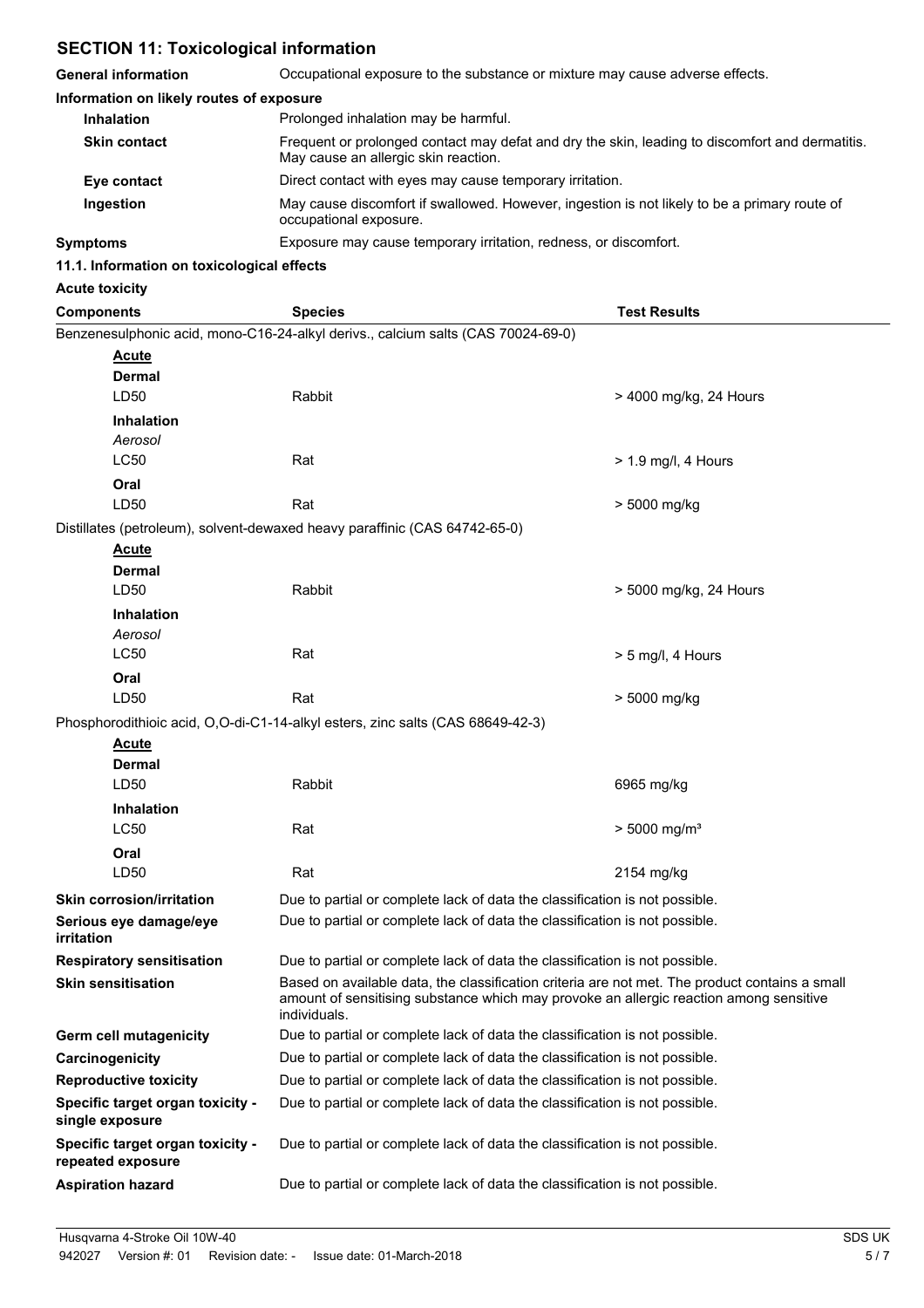| <b>Mixture versus substance</b><br>information | No information available.                                                                                            |
|------------------------------------------------|----------------------------------------------------------------------------------------------------------------------|
| Other information                              | Prolonged and repeated contact with used oil may cause serious skin diseases, such as<br>dermatitis and skin cancer. |

## **SECTION 12: Ecological information**

| 12.1. Toxicity                                            | Based on available data, the classification criteria are not met for hazardous to the aquatic<br>environment.                                                                                                          |                                                                                                                                                                                                     |                       |  |  |  |
|-----------------------------------------------------------|------------------------------------------------------------------------------------------------------------------------------------------------------------------------------------------------------------------------|-----------------------------------------------------------------------------------------------------------------------------------------------------------------------------------------------------|-----------------------|--|--|--|
| <b>Components</b>                                         |                                                                                                                                                                                                                        | <b>Species</b>                                                                                                                                                                                      | <b>Test Results</b>   |  |  |  |
|                                                           |                                                                                                                                                                                                                        | Benzenesulphonic acid, mono-C16-24-alkyl derivs., calcium salts (CAS 70024-69-0)                                                                                                                    |                       |  |  |  |
| <b>Aquatic</b>                                            |                                                                                                                                                                                                                        |                                                                                                                                                                                                     |                       |  |  |  |
| Acute                                                     |                                                                                                                                                                                                                        |                                                                                                                                                                                                     |                       |  |  |  |
| Crustacea                                                 | EC50                                                                                                                                                                                                                   | Daphnia magna                                                                                                                                                                                       | > 1000 mg/l, 48 hours |  |  |  |
| 12.2. Persistence and<br>degradability                    |                                                                                                                                                                                                                        | The product is expected to be biodegradable.                                                                                                                                                        |                       |  |  |  |
| 12.3. Bioaccumulative potential                           | No data available.                                                                                                                                                                                                     |                                                                                                                                                                                                     |                       |  |  |  |
| <b>Partition coefficient</b><br>n-octanol/water (log Kow) |                                                                                                                                                                                                                        | Not available.                                                                                                                                                                                      |                       |  |  |  |
| <b>Bioconcentration factor (BCF)</b>                      |                                                                                                                                                                                                                        | Not available.                                                                                                                                                                                      |                       |  |  |  |
| 12.4. Mobility in soil                                    |                                                                                                                                                                                                                        | No data available.                                                                                                                                                                                  |                       |  |  |  |
| 12.5. Results of PBT<br>and vPvB<br>assessment            |                                                                                                                                                                                                                        | Not a PBT or vPvB substance or mixture.                                                                                                                                                             |                       |  |  |  |
| 12.6. Other adverse effects                               |                                                                                                                                                                                                                        | Oil spills are generally hazardous to the environment.                                                                                                                                              |                       |  |  |  |
| <b>SECTION 13: Disposal considerations</b>                |                                                                                                                                                                                                                        |                                                                                                                                                                                                     |                       |  |  |  |
| 13.1. Waste treatment methods                             |                                                                                                                                                                                                                        |                                                                                                                                                                                                     |                       |  |  |  |
| <b>Residual waste</b>                                     | Dispose of in accordance with local regulations. Empty containers or liners may retain some<br>product residues. This material and its container must be disposed of in a safe manner (see:<br>Disposal instructions). |                                                                                                                                                                                                     |                       |  |  |  |
| <b>Contaminated packaging</b>                             | disposal.                                                                                                                                                                                                              | Since emptied containers may retain product residue, follow label warnings even after container is<br>emptied. Empty containers should be taken to an approved waste handling site for recycling or |                       |  |  |  |
| <b>EU</b> waste code                                      | The Waste code should be assigned in discussion between the user, the producer and the waste<br>disposal company.                                                                                                      |                                                                                                                                                                                                     |                       |  |  |  |

| <b>Disposal methods/information</b> |  |  |  |  | Collect and reclaim or dispose in sealed containers at licensed waste disposal site. |
|-------------------------------------|--|--|--|--|--------------------------------------------------------------------------------------|
| .                                   |  |  |  |  |                                                                                      |

## **Special precautions Dispose in accordance with all applicable regulations.**

## **SECTION 14: Transport information**

#### **ADR**

14.1. - 14.6.: Not regulated as dangerous goods.

## **RID**

14.1. - 14.6.: Not regulated as dangerous goods.

## **ADN**

14.1. - 14.6.: Not regulated as dangerous goods.

#### **IATA**

14.1. - 14.6.: Not regulated as dangerous goods.

## **IMDG**

14.1. - 14.6.: Not regulated as dangerous goods.

**14.7. Transport in bulk** Not established. **according to Annex II of MARPOL 73/78 and the IBC**

## **Code**

## **SECTION 15: Regulatory information**

#### **15.1. Safety, health and environmental regulations/legislation specific for the substance or mixture**

## **EU regulations**

**Regulation (EC) No. 1005/2009 on substances that deplete the ozone layer, Annex I and II, as amended** Not listed.

```
Regulation (EC) No. 850/2004 On persistent organic pollutants, Annex I as amended
```

```
Not listed.
```